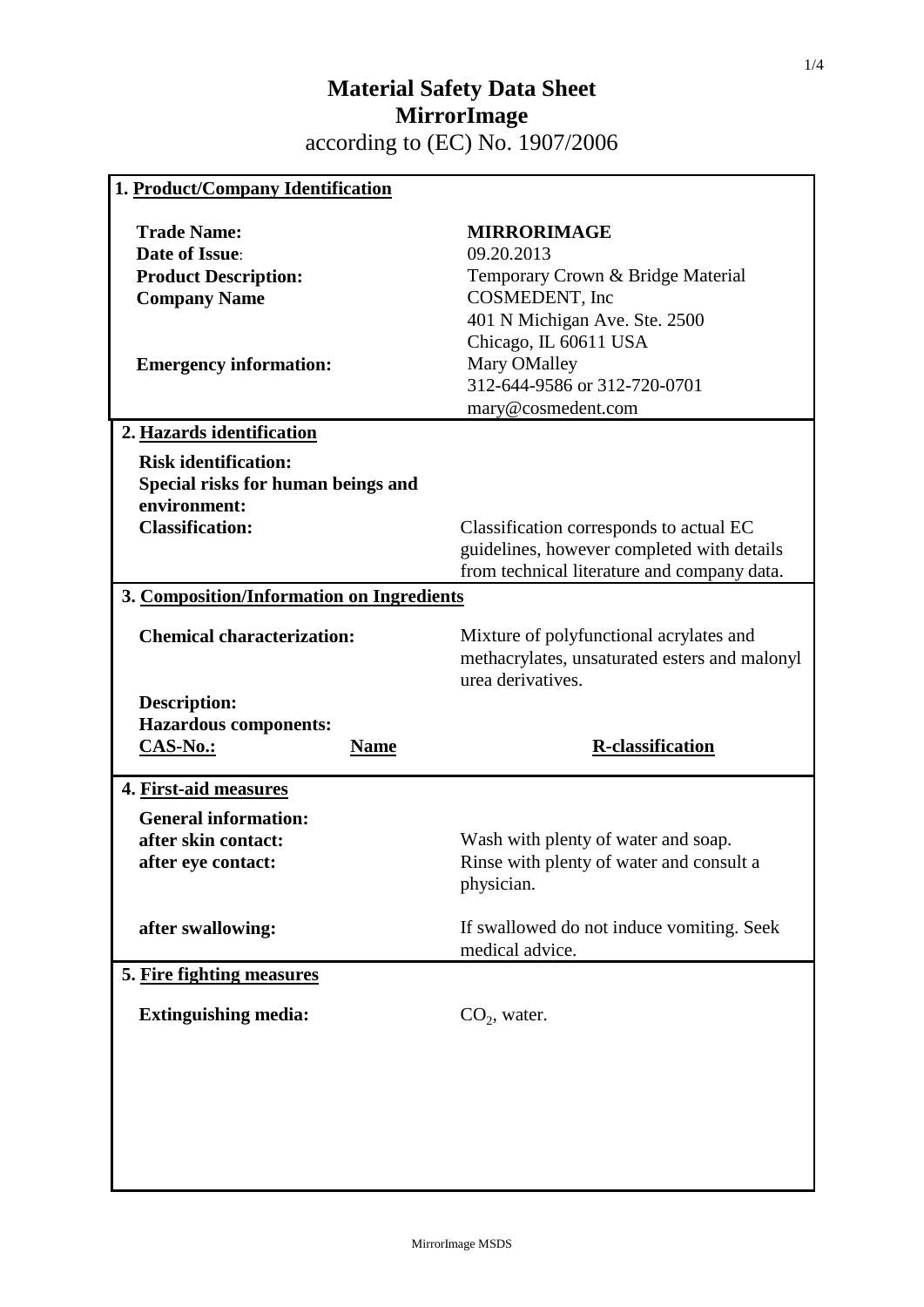| 6. Accidental release measures                                      |                                                                                       |
|---------------------------------------------------------------------|---------------------------------------------------------------------------------------|
| <b>Personal precautions:</b>                                        |                                                                                       |
| <b>Environmental precautions:</b>                                   |                                                                                       |
| Methods for cleaning up:                                            | Wipe out with absorbent material.                                                     |
| 7. Handling and storage                                             |                                                                                       |
| <b>Handling:</b>                                                    | This product should only be supplied or                                               |
|                                                                     | handled to dentists, dental technicians or upon<br>their instructions.                |
| <b>Handling procedures:</b>                                         | None if proper stored or used.                                                        |
| <b>Recommendation for fire and</b>                                  |                                                                                       |
| explosion protection:                                               |                                                                                       |
| storage:                                                            | Dry place, room temperature, store away from<br>food stuffs.                          |
|                                                                     |                                                                                       |
| Requirements for storage with other<br>products:                    | Store away from food stuffs.                                                          |
|                                                                     |                                                                                       |
| <b>Storage classification:</b>                                      |                                                                                       |
| 8. Exposure controls/personal protection                            |                                                                                       |
|                                                                     |                                                                                       |
| <b>Additional information for technical</b><br>plants:              |                                                                                       |
| Components with limits of values to be supervised at the workplace: |                                                                                       |
| CAS-No. Name<br>$\%$                                                | value<br>art<br>unit                                                                  |
| supervised at the workplace.<br><b>Additional information:</b>      | The product contains no relevant quantities of components with limits of values to be |
| <b>Personal protective equipment:</b>                               | not necessary.                                                                        |
| General measures of protection and                                  | normal hygienic measures.                                                             |
| hygiene:<br>respiration:                                            | not necessary.                                                                        |
| hands:                                                              | wear gloves.                                                                          |
| eyes:                                                               | not necessary.                                                                        |
|                                                                     |                                                                                       |
|                                                                     |                                                                                       |
|                                                                     |                                                                                       |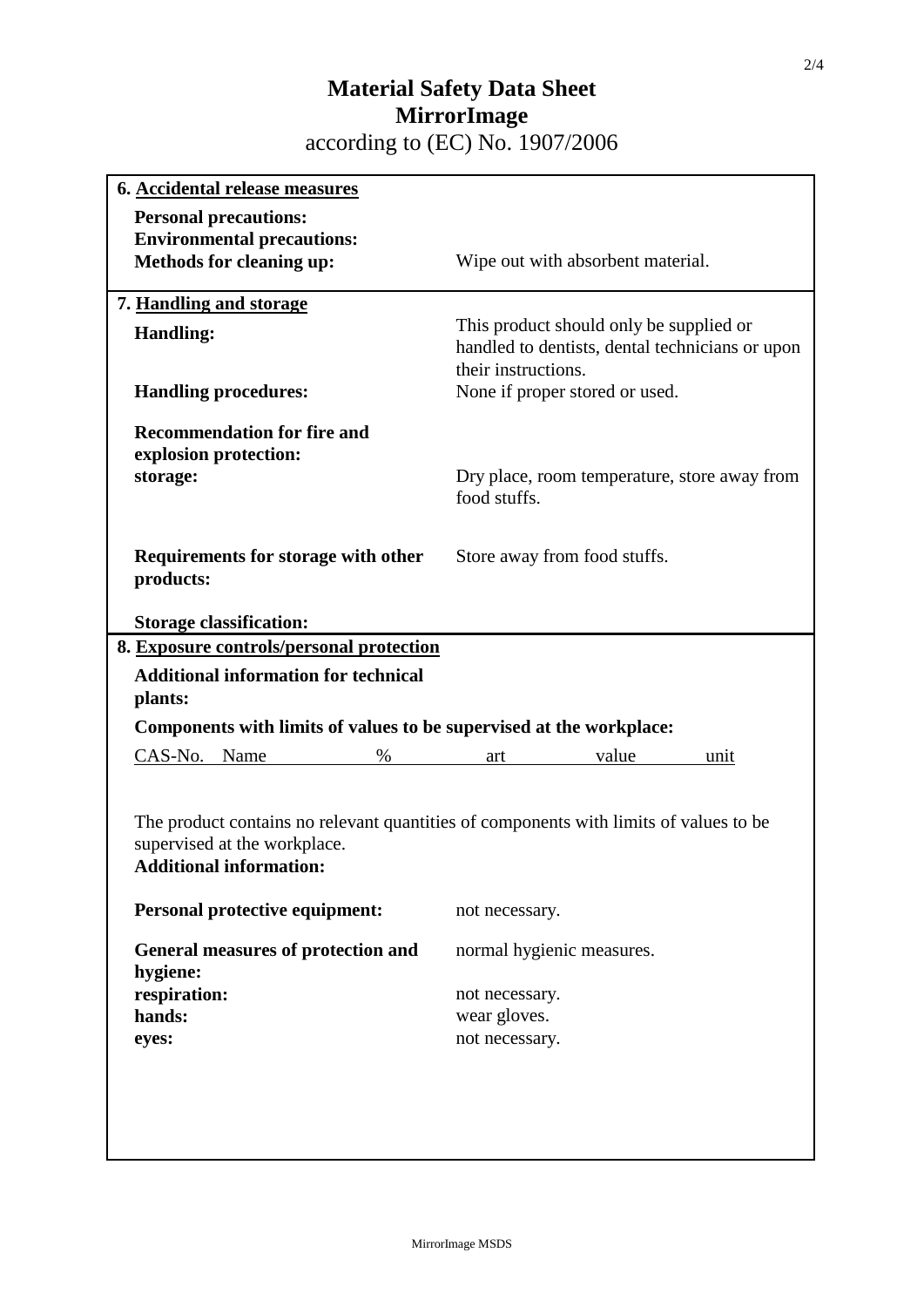| 9. Physical and chemical properties          |                                                  |
|----------------------------------------------|--------------------------------------------------|
| <b>Appearence</b>                            |                                                  |
| Form:                                        | Paste                                            |
| <b>Color:</b>                                | Different (tooth coloured).                      |
| Odor:                                        | Nearly odourless.                                |
|                                              | Value<br>Unit<br>Method                          |
| Information on change in the physical state  |                                                  |
| Melting point/melting range:                 | N.a.                                             |
| <b>Boiling point/boiling range:</b>          | N.a.                                             |
| <b>Flash point:</b>                          | Not determinated.                                |
| <b>Autoignation temperature:</b>             | Not determinated.                                |
| Danger of explosion:                         | None                                             |
| Density:                                     | 1.50 (20 $^{\circ}$ C) g/cm <sup>3</sup>         |
| Vapour pressure:                             | Negligible.                                      |
| <b>Viscosity:</b>                            | Pasteous.                                        |
| pH:                                          | Neutral.                                         |
| Solubility in/miscibility with:              | Slightly soluble in toluene, organic solvents.   |
| Water:                                       | Nearly insoluble.                                |
| <b>Content of solvents:</b>                  | None.                                            |
| <b>Organic solvents:</b>                     |                                                  |
| Water:                                       |                                                  |
| <b>Content of solids:</b>                    | N.a.                                             |
| <b>10. Stability and reactivity</b>          | Unstable, avoid heat, direct sunlight.           |
| Incompatibility with other                   | Peroxides, metal powders, strong oxidizers,      |
| substances:                                  | free radical initiators.                         |
| <b>Hazardous discomposition products:</b>    | Not known.                                       |
| 11. Toxicological information                |                                                  |
| <b>Acute toxicity:</b>                       |                                                  |
| <b>Primary irritation:</b>                   |                                                  |
| skin:                                        | Non toxic, no absorption.                        |
| eye:                                         | Irritating.                                      |
| inhalation:                                  | Non volatile.                                    |
| ingestion:                                   | Possible toxic when swallowed.                   |
| <b>Sensitization of product:</b>             | Not observed.                                    |
| <b>Additional toxicological information:</b> | Allergic reactions to methacrylate by chronic    |
|                                              | exposure to product are possible. During the     |
|                                              | long period of use as temporary crown and        |
|                                              | bridge material no health diseases are reported. |
|                                              |                                                  |
|                                              |                                                  |
|                                              |                                                  |
|                                              |                                                  |
|                                              |                                                  |